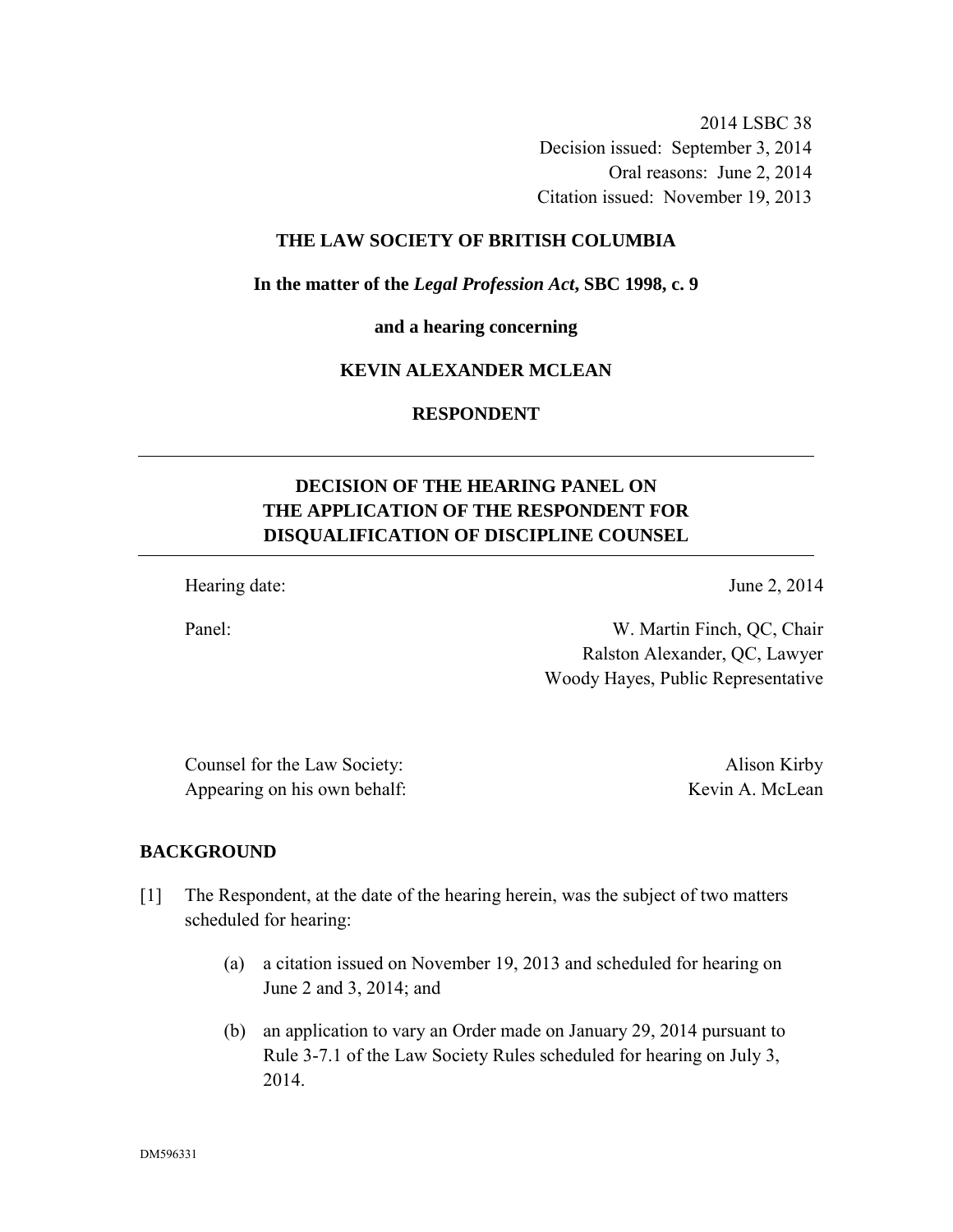- [2] Prior to the commencement of the citation hearing, the Respondent, by Notice of Application dated May 23, 2014, sought orders that:
	- (a) Ms. Kirby, Barrister and Solicitor for the Law Society, be removed forthwith from any and all files involving Mr. McLean;
	- (b) the hearing set for June 3 and 4, 3014 [sic] be adjourned to be heard before August 30, 2014 on a date mutually acceptable to new counsel; and
	- (c) costs in favour of Mr. McLean in an amount to be determined by the adjudicator.
- [3] In his written submission dated June 2, 2014, the Respondent, in a document titled "Submissions of the Plaintiff", summarized the orders sought as those aforementioned, and also "an order that the proceedings are stayed pending the investigation against Ms. Kirby."
- [4] The Respondent's application was referred to this Panel by the President's Designate pursuant to Rule 4-26.1 to be determined before the hearing begins.
- [5] The Respondent states in Part 3 of his application the basis for his application in part is the reasonable apprehension of bias.
- [6] The Respondent supports his allegation by way of his own affidavit dated May 23, 2014. That affidavit asserts facts related to the conduct of Alison Kirby.

## **ISSUE**

Should Ms. Kirby, Barrister and Solicitor for the Law Society, be removed forthwith from any and all files involving Mr. McLean?

## **FACTS**

[7] The Panel makes no findings of fact in this decision. The Panel finds it unnecessary to make such findings as a result of its analysis and legal reasoning.

#### **ANALYSIS AND LEGAL REASONING**

[8] The Panel was appointed pursuant to Rule 4-28 of the Law Society Rules to conduct a hearing.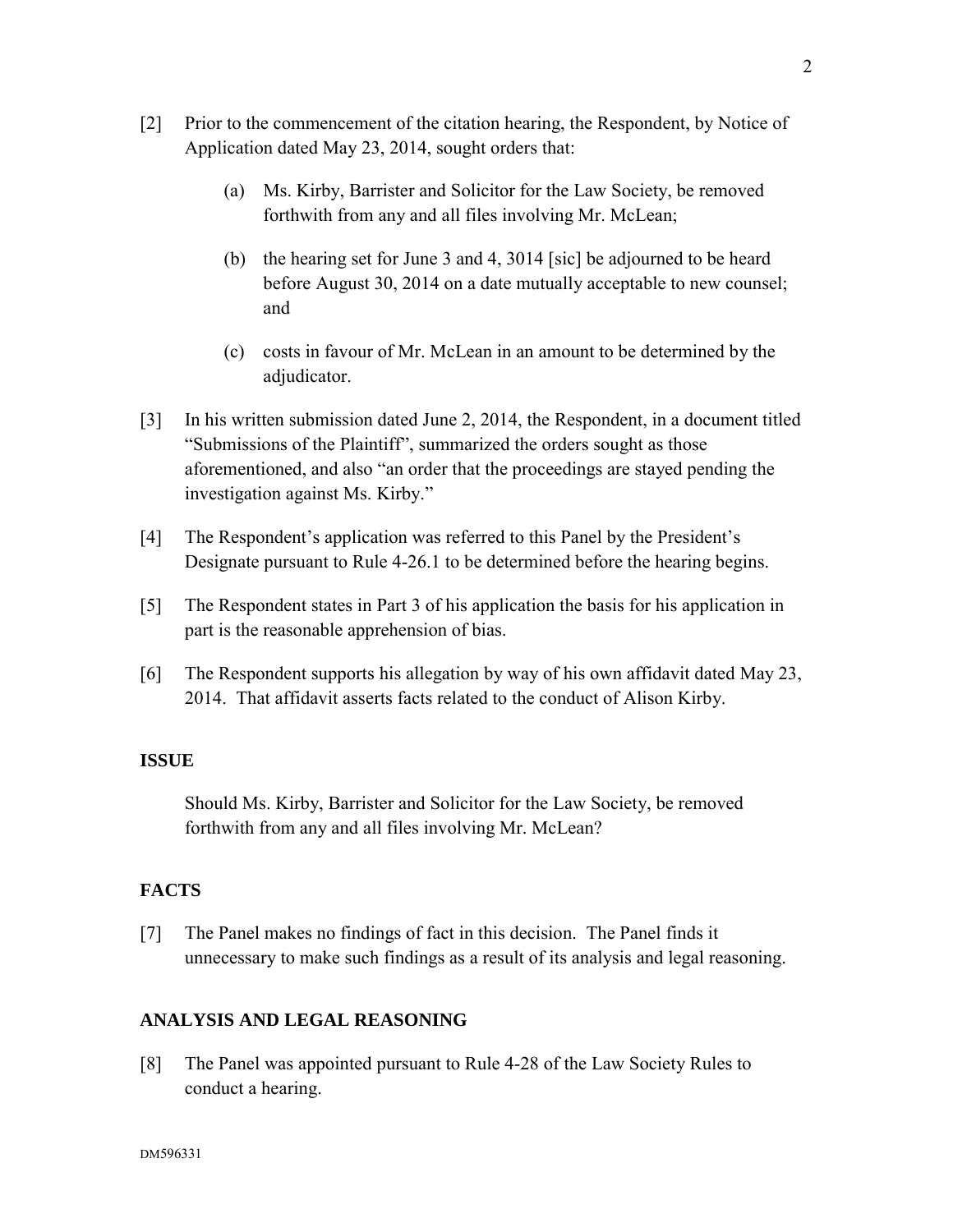- [9] The Panel obtains its power by virtue of that appointment and is restricted to statutory powers granted to it pursuant to the *Legal Profession Act* and Law Society Rules.
- [10] Beyond the ultimate decision on a citation, the Panel's authority is limited to the determination of questions of practice and procedure relating to the citation.
- [11] A hearing panel is structured according to specific provisions of Rule 5-2 and is given specific powers such as the compulsion of witnesses and the production of documents. Importantly, practice and procedure to be followed at a hearing is provided to the Panel by Rule 5-5(1).
- [12] The ultimate judicial *vires* of the Panel is restricted to that provided for in the *Legal Profession Act* and Law Society Rules. The Panel is not similar to a court of general jurisdiction. It has no power, other than that granted in Rule 5-5, to control its own process or to make orders beyond that for which it was constituted.
- [13] In Law Society hearings, disciplinary agents such as Ms. Kirby are appointed to prosecute, and panels are appointed to address the prosecution. There is necessarily an independence that must operate between the prosecution and the Panel in order that procedural fairness not only exist, but is seen to exist.
- [14] While the Panel may have the capacity to determine the method of procedure in the conduct of the hearing, it has no power to control the general conduct of the prosecutor. To suppose otherwise would be to violate the fundamental notion of independence that must operate between the prosecution and the Panel. In consequence, we find that we do not have the authority to make an order prohibiting discipline counsel, Alison Kirby, from acting in "any and all files involving Mr. McLean."
- [15] The Respondent was unable to refer us to any authority in support of the proposition that the Panel could have such a power. He cannot ground jurisdiction on the suggestion of a reasonable apprehension of bias. Reasonable apprehension of bias may support an ultimate finding on the fairness of a hearing. It would, however, be an error of law to suppose that a preliminary finding of bias, which has not been made in this application in any event, could then ground a basis for the order of exclusion sought by the Respondent. The conduct alleged may ultimately influence the basis for a decision on the substantive issues. It cannot, however, grant powers to this Panel that the Panel does not otherwise have. The Panel can rule on substantive issues and procedural matters, but to suppose that the Panel would have the power to order the Law Society's properly appointed counsel to be